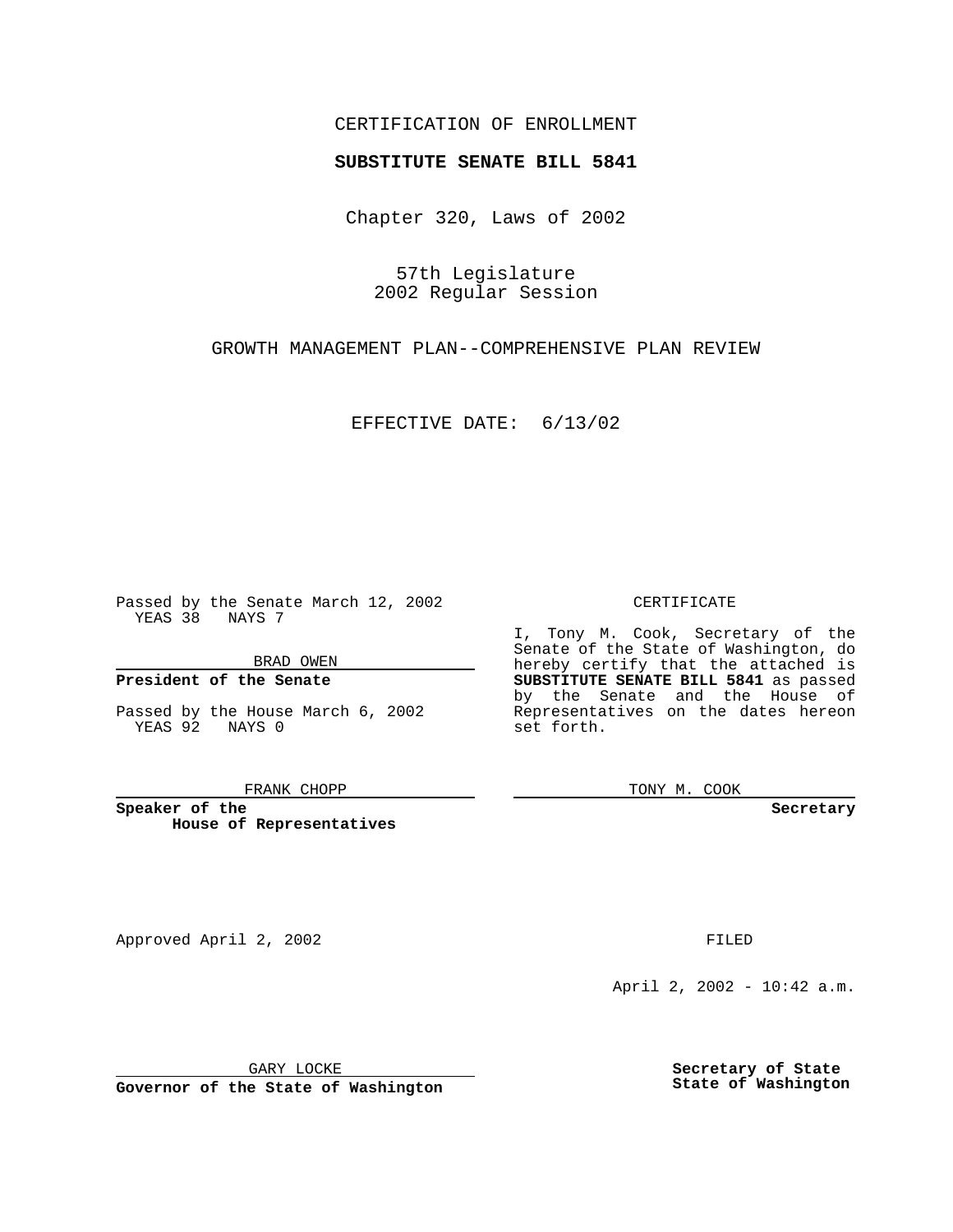## **SUBSTITUTE SENATE BILL 5841** \_\_\_\_\_\_\_\_\_\_\_\_\_\_\_\_\_\_\_\_\_\_\_\_\_\_\_\_\_\_\_\_\_\_\_\_\_\_\_\_\_\_\_\_\_\_\_

\_\_\_\_\_\_\_\_\_\_\_\_\_\_\_\_\_\_\_\_\_\_\_\_\_\_\_\_\_\_\_\_\_\_\_\_\_\_\_\_\_\_\_\_\_\_\_

## AS AMENDED BY THE HOUSE

Passed Legislature - 2002 Regular Session

### **State of Washington 57th Legislature2001 Second Special Session**

**By** Senate Committee on State & Local Government (originally sponsored by Senators Patterson, McCaslin, Gardner, Sheahan, T. Sheldon, Deccio, Haugen, Winsley and Hochstatter)

READ FIRST TIME 06/20/2001.

1 AN ACT Relating to establishing a schedule for review of 2 comprehensive plans and development regulations adopted under the 3 growth management act; and amending RCW 36.70A.130.

4 BE IT ENACTED BY THE LEGISLATURE OF THE STATE OF WASHINGTON:

5 **Sec. 1.** RCW 36.70A.130 and 1997 c 429 s 10 are each amended to 6 read as follows:

7 (1)(a) Each comprehensive land use plan and development regulations 8 shall be subject to continuing review and evaluation by the county or 9 city that adopted them. ((Not later than September 1, 2002, and at 10 <del>least every five years thereafter,</del>))  $A$  county or city shall take 11 <u>legislative</u> action to review and, if needed, revise its comprehensive 12 land use plan and development regulations to ensure ((that)) the plan 13 and regulations ((are complying)) comply with the requirements of this 14 chapter according to the time periods specified in subsection (4) of 15 this section. A county or city not planning under RCW 36.70A.040 shall 16 take action to review and, if needed, revise its policies and 17 development regulations regarding critical areas and natural resource 18 lands adopted according to this chapter to ensure these policies and 19 regulations comply with the requirements of this chapter according to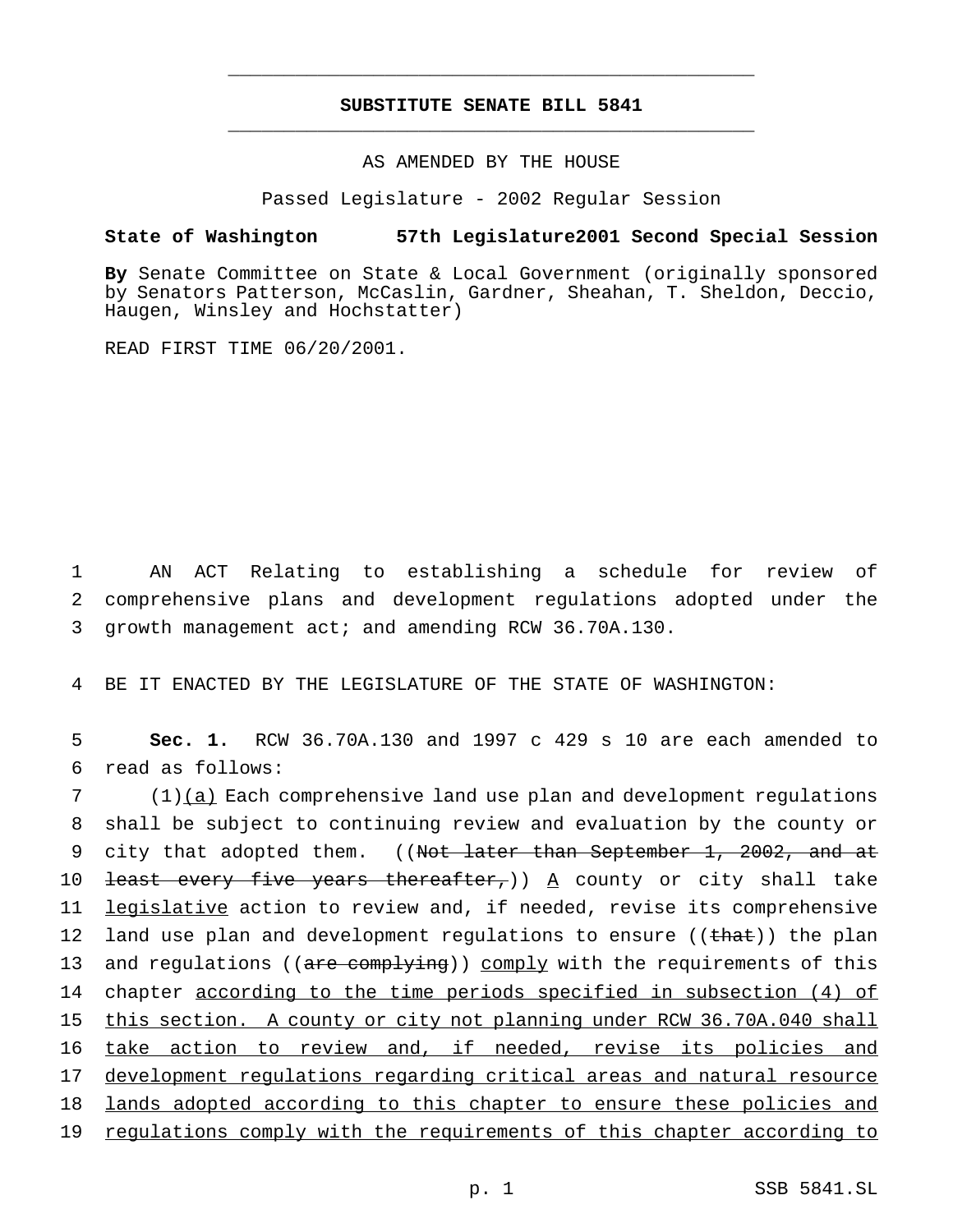the time periods specified in subsection (4) of this section. Legislative action means the adoption of a resolution or ordinance following notice and a public hearing indicating at a minimum, a finding that a review and evaluation has occurred and identifying the revisions made, or that a revision was not needed and the reasons therefore. The review and evaluation required by this subsection may be combined with the review required by subsection (3) of this section. 8 The review and evaluation required by this subsection shall include, but is not limited to, consideration of critical area ordinances and, if planning under RCW 36.70A.040, an analysis of the population 11 allocated to a city or county from the most recent ten-year population 12 forecast by the office of financial management.

13 (b) Any amendment of or revision to a comprehensive land use plan 14 shall conform to this chapter((, and)). Any ((change)) amendment of or 15 revision to development regulations shall be consistent with and implement the comprehensive plan.

 (2)(a) Each county and city shall establish and broadly disseminate 18 to the public a public participation program ((identifying)) consistent 19 with RCW 36.70A.035 and 36.70A.140 that identifies procedures and 20 schedules whereby updates, proposed amendments, or revisions of the comprehensive plan are considered by the governing body of the county 22 or city no more frequently than once every year ((except that)). 23 "Updates" means to review and revise, if needed, according to 24 subsection (1) of this section, and the time periods specified in 25 subsection (4) of this section. Amendments may be considered more 26 frequently than once per year under the following circumstances:

 (i) The initial adoption of a subarea plan that does not modify the comprehensive plan policies and designations applicable to the subarea; (ii) The adoption or amendment of a shoreline master program under the procedures set forth in chapter 90.58 RCW; and

 (iii) The amendment of the capital facilities element of a comprehensive plan that occurs concurrently with the adoption or amendment of a county or city budget.

 (b) Except as otherwise provided in (a) of this subsection, all proposals shall be considered by the governing body concurrently so the cumulative effect of the various proposals can be ascertained. However, after appropriate public participation a county or city may adopt amendments or revisions to its comprehensive plan that conform with this chapter whenever an emergency exists or to resolve an appeal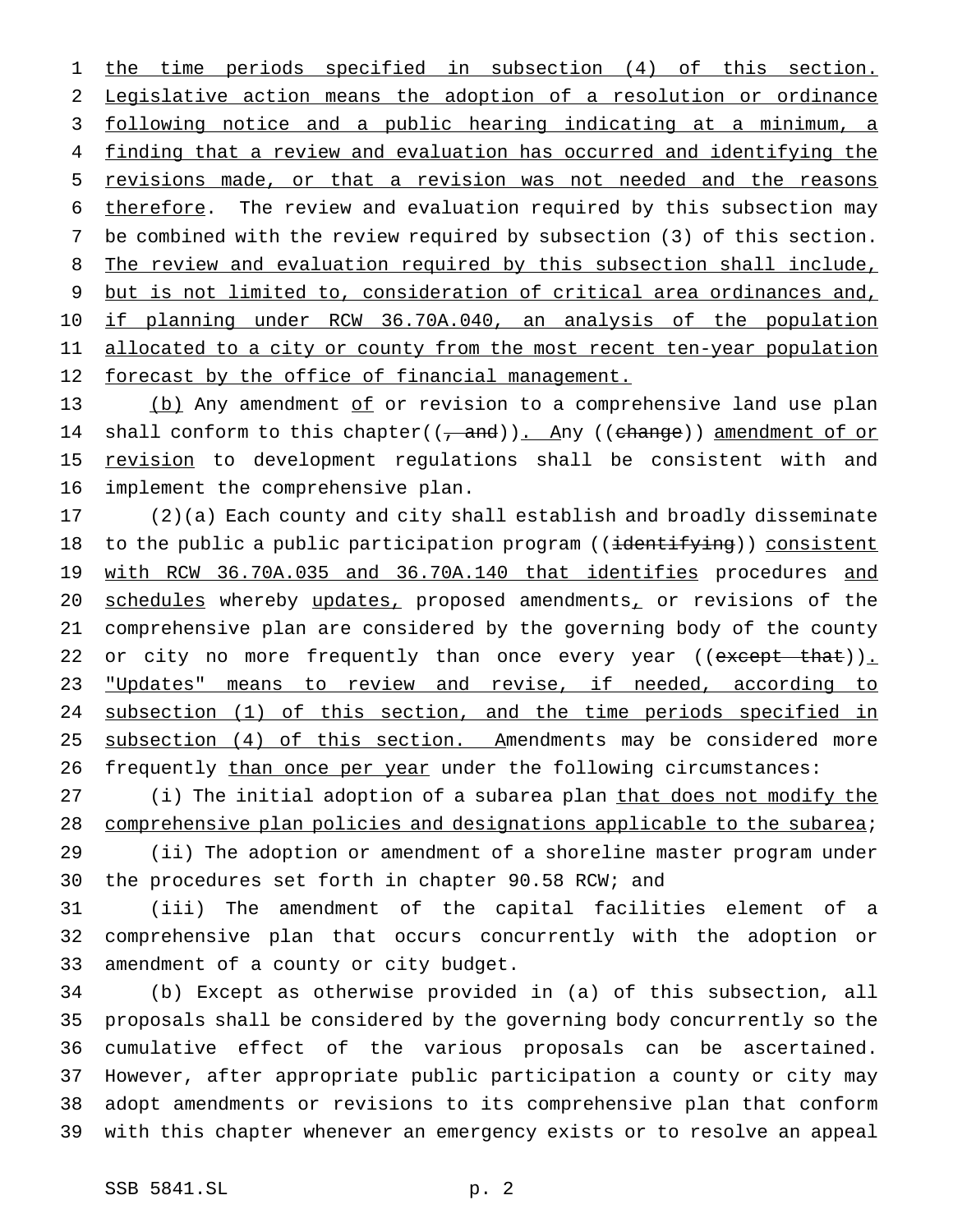of a comprehensive plan filed with a growth management hearings board or with the court.

 (3) Each county that designates urban growth areas under RCW 36.70A.110 shall review, at least every ten years, its designated urban growth area or areas, and the densities permitted within both the incorporated and unincorporated portions of each urban growth area. In conjunction with this review by the county, each city located within an urban growth area shall review the densities permitted within its boundaries, and the extent to which the urban growth occurring within the county has located within each city and the unincorporated portions of the urban growth areas. The county comprehensive plan designating urban growth areas, and the densities permitted in the urban growth areas by the comprehensive plans of the county and each city located within the urban growth areas, shall be revised to accommodate the urban growth projected to occur in the county for the succeeding twenty-year period. The review required by this subsection may be combined with the review and evaluation required by RCW 36.70A.215.

 (4) The department shall establish a schedule for counties and 19 cities to take action to review and, if needed, revise their comprehensive plans and development regulations to ensure the plan and 21 regulations comply with the requirements of this chapter. The schedule 22 established by the department shall provide for the reviews and evaluations to be completed as follows:

24 (a) On or before December 1, 2004, and every seven years 25 thereafter, for Clallam, Clark, Jefferson, King, Kitsap, Pierce, Snohomish, Thurston, and Whatcom counties and the cities within those 27 counties;

28 (b) On or before December 1, 2005, and every seven years 29 thereafter, for Cowlitz, Island, Lewis, Mason, San Juan, Skagit, and Skamania counties and the cities within those counties;

 (c) On or before December 1, 2006, and every seven years 32 thereafter, for Benton, Chelan, Douglas, Grant, Kittitas, Spokane, and 33 Yakima counties and the cities within those counties; and

 (d) On or before December 1, 2007, and every seven years thereafter, for Adams, Asotin, Columbia, Ferry, Franklin, Garfield, Grays Harbor, Klickitat, Lincoln, Okanogan, Pacific, Pend Oreille, Stevens, Wahkiakum, Walla Walla, and Whitman counties and the cities within those counties.